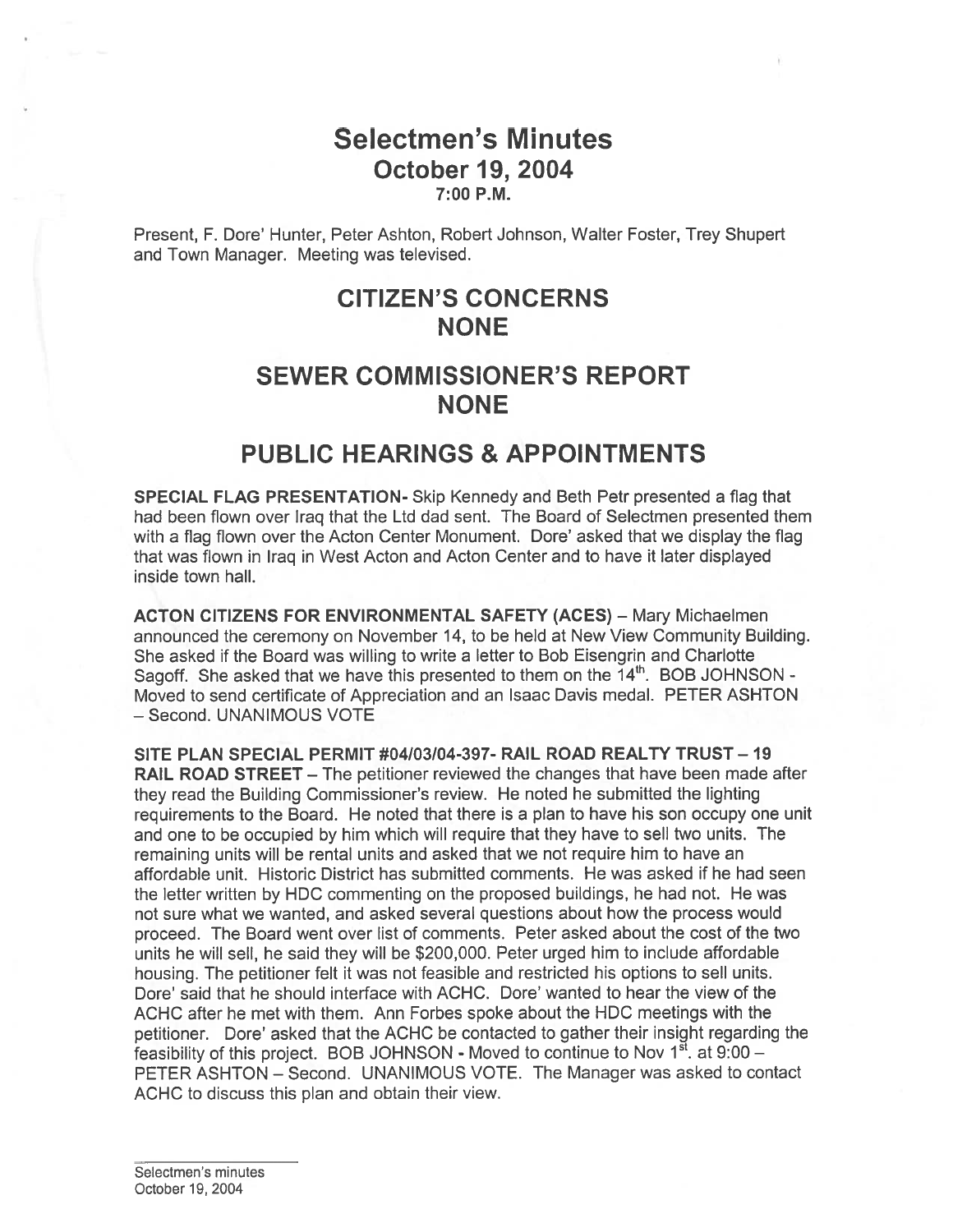ENTERPRISE RENT-A-CAR COMPANY CLASS II DEALER'S LICENSE - Andrea McNiff was presen<sup>t</sup> to answer the Boards questions. They need to obtain <sup>a</sup> license to continue to keep their operation in one facility. Walter asked about the Building Commissioner's comments regarding this as an accessory use. Peter wanted information regarding the Excise and Rail trail. They have paid total of \$364 per unit <sup>x</sup> 316, or, \$115,000. They anticipate additional \$154,000 being paid. Bob questioned the Rail Trail issue. Don said we have been working on it and noted that MBTA is the hold up. TREY SHUPERT - Moved to approve the Class II as requested at 20 Main Street. BOB JOHNSON — Second. UNANIMOUS VOTE.

BRUCE FREEMAN RAIL TRAIL - Tom Michelman presented <sup>a</sup> slide show of their activities and things that they are working on. He noted that they were hoping for CPA funds as par<sup>t</sup> of the 10% funding. They feel that Acton will take the lead on this project. He noted that the Town has to be the applicant for the grants. They offered to write the gran<sup>t</sup> and have fund raisers and have volunteers on board for building the trail. They want the Town to move forward on this project. They want to apply for the CPA funds in November. They needed to move forward and decide on strategy, they wanted <sup>a</sup> Town staff person with an allocation of town staff time. Dore' noted that we are in support but noted the towns stretched staff and thought that Roland Bartl would be the appropriate staff person. Dore' noted that we did not think we would have enough time to apply for grants at this time. Don reported that he has meet with staff and we are anxious to move the rail trail forward. He noted the trouble they had with the Assabet River Rail Trail including the MBTA and right of way issues. He propose<sup>d</sup> <sup>a</sup> submission to CPA that said we would like to ge<sup>t</sup> the first <sup>p</sup>iece to start with. Our matching funds are required. He asked that the Board and friends ge<sup>t</sup> together with staff and town counsel to see if we can ge<sup>t</sup> the right of way issues resolved. Walter wanted to use the volunteers to push this forward to obtaining CPC Funds prior to the November 12<sup>th</sup> submittal deadline. Peter asked Tom about the requirement of needing <sup>a</sup> vote to see if the Town was behind this, we have already pu<sup>t</sup> money up to the initial funds. Don spoke about the Town being in the lead. He feels we should just move forward and ge<sup>t</sup> the Acton <sup>p</sup>iece in <sup>p</sup>lace. BOB JOHNSON - Moved to direct the Town Manager move forward with as much of an application and to present it back at our next meeting. PETER ASHTON — Second. UNANIMOUS VOTE

Don suggested that we hold out for staff to come to us with <sup>a</sup> bigger portion as we may have only one chance at the State Grant.

CHIEF CRAIG — CPA APPLICATION — The Chief is asking for \$25,000 from CPC to refurbish two antique fire engines. Walter asked if it would be eligible since it is <sup>a</sup> vehicle. He also spoke about the funding this year with the specifics and estimates. He recommends the private donation portion be uppe<sup>d</sup> through business participation. He wanted to have an assurance that the town's people can ge<sup>t</sup> to see them and they be used, Bob Craig said that they currently use them in parades and at Discovery Museum and Open Houses. Trey noted that this would be an educational tool. Don was asked to consult with Town Counsel. PETER ASHTON -Move to go forward if it passes the legal muster. BOB JOHNSON — Second. UNANIMOUS VOTE.

## SELECTMEN'S BUSINESS

"STATE OF THE TOWN" MEETING DATES, OVERRIDE TIME LINE — Dore' wanted to be sure that we get notice out about this meeting and Dore' also noted that we need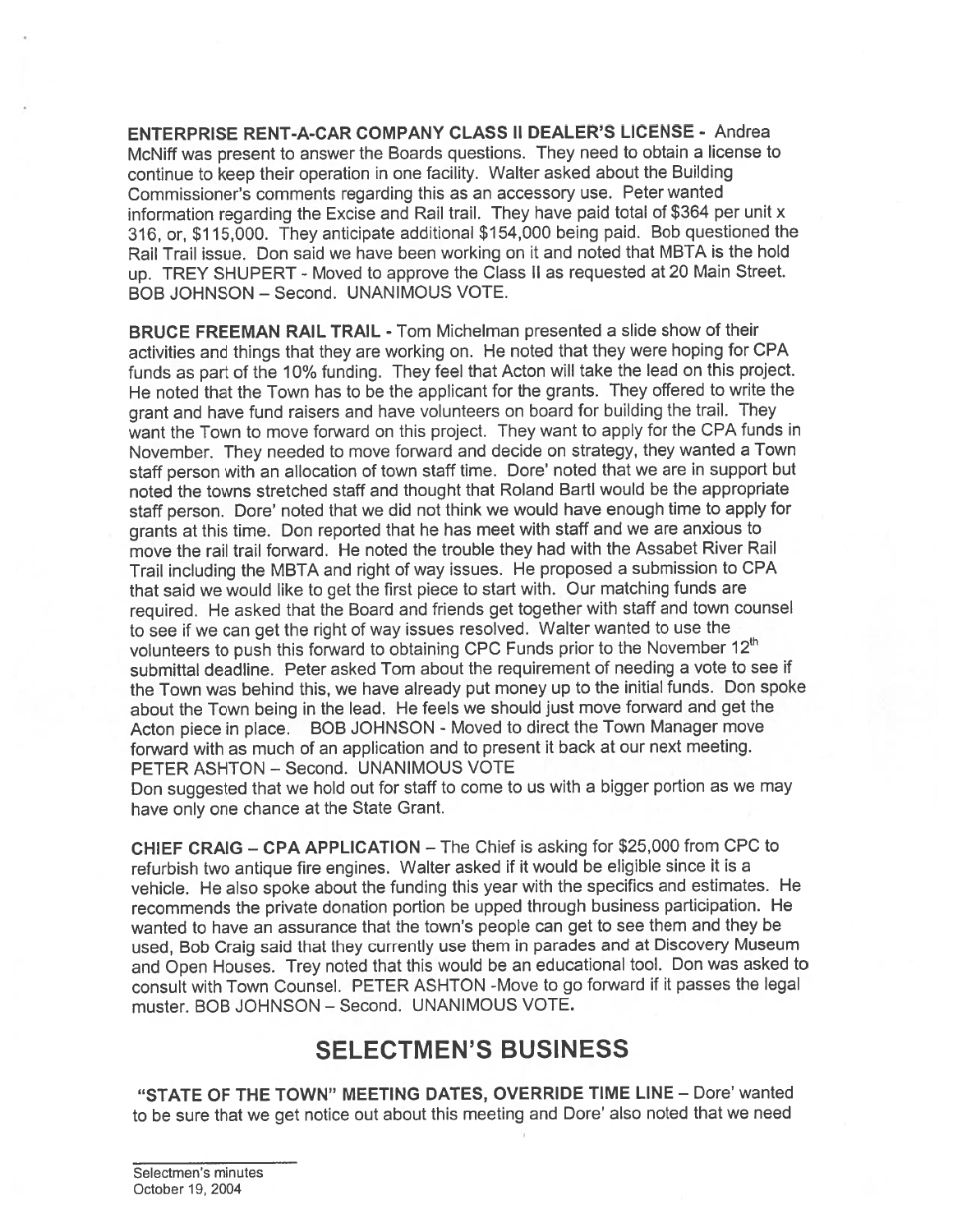to ge<sup>t</sup> as many people to attend as possible. He wanted the Board and School Committee to listen instead of talking. Dore' asked for history of our override issues and percen<sup>t</sup> increases in our budgets in recent years. We will try to provide the information regarding 06 and has asked Don and John to lay out what overrides would be like if we kept level funding. Dore' felt we might want to lay out the process and problems with 4DB because people don't understand the process.

Bob spoke about Life after NESWC and Morrison Property, maybe one and not both as it may be overwhelming. Dore' said he could allot <sup>a</sup> certain amount of time so that all topics could be discussed. Peter thought we need to expand 4DB and our lack of affordable housing in this community. Life after NESWC will provide up date of information of where we are as the contract is going to expire next year. He felt Morrison was not ready as the committee as it has not ye<sup>t</sup> been formed. Walter thought W.R. Grace Reuse Assessment, and Growth in the Town should be included. Dore' wanted at least <sup>a</sup> skeleton pu<sup>t</sup> together for the next meeting. Trey agree<sup>d</sup> with 40B and LAN as topics. He said that he wanted <sup>a</sup> meeting of how you preserve <sup>a</sup> Town's character and growth and would be <sup>a</sup> good time to ge<sup>t</sup> people thinking

ALG — Peter updated the Board on the two ALG meetings and he outlined three issues that need to be discussed and taken back to ALG. He reviewed the packet of information from the ALG meeting. They have been looking into the revenues and how the po<sup>t</sup> would be split. Town Manager and Supt. to come in with high level of cuts for the next meeting. For budgeting the <sup>06</sup> split will be identical to 05. They are in the process of developing <sup>a</sup> new three year <sup>p</sup>lan and need to have input in this regard. Peter said that the municipal side does not include any additional staff and works into the <sup>p</sup>lan <sup>1</sup> .4 million for tools or infrastructure. He also discussed the project revenues for <sup>06</sup> and they will revisit the issue of fees. They have met consensus for revenues for <sup>06</sup> and applying constant budget split and what shares are being taken out as debt as it has its own revenue stream.

He also noted that we are trying to ge<sup>t</sup> feed back from the schools to reconsider the split in upcoming years. FY <sup>06</sup> we will need <sup>a</sup> <sup>3</sup> to <sup>4</sup> million dollars, and schools are pushing for <sup>a</sup> higher number. He did not want to take <sup>a</sup> risk on the Override being higher and thus failing. Peter said they will consider multi-year overrides. First, 3.7 million, schools <sup>p</sup>lan <sup>a</sup> <sup>2</sup> million in 07 and split 50/50, with none in 07.

Second split and no override in 07 and one in 09.

Third, 1 mill override

Fourth, 3 mil in 06, 1.50 in 07, and 2 mill in 08 with split to be determined.

Dore' realized that after talking to the Town Manager he was not thinking that the debt would be spread out over <sup>a</sup> number of years. It was noted that debt excluded funds need to be used, you can't save them. Dore' feels we need to discuss the split and ge<sup>t</sup> it back where it should be. He is looking for <sup>a</sup> token shift as we are hurting worse then the school. He said it is not <sup>a</sup> popular opinion.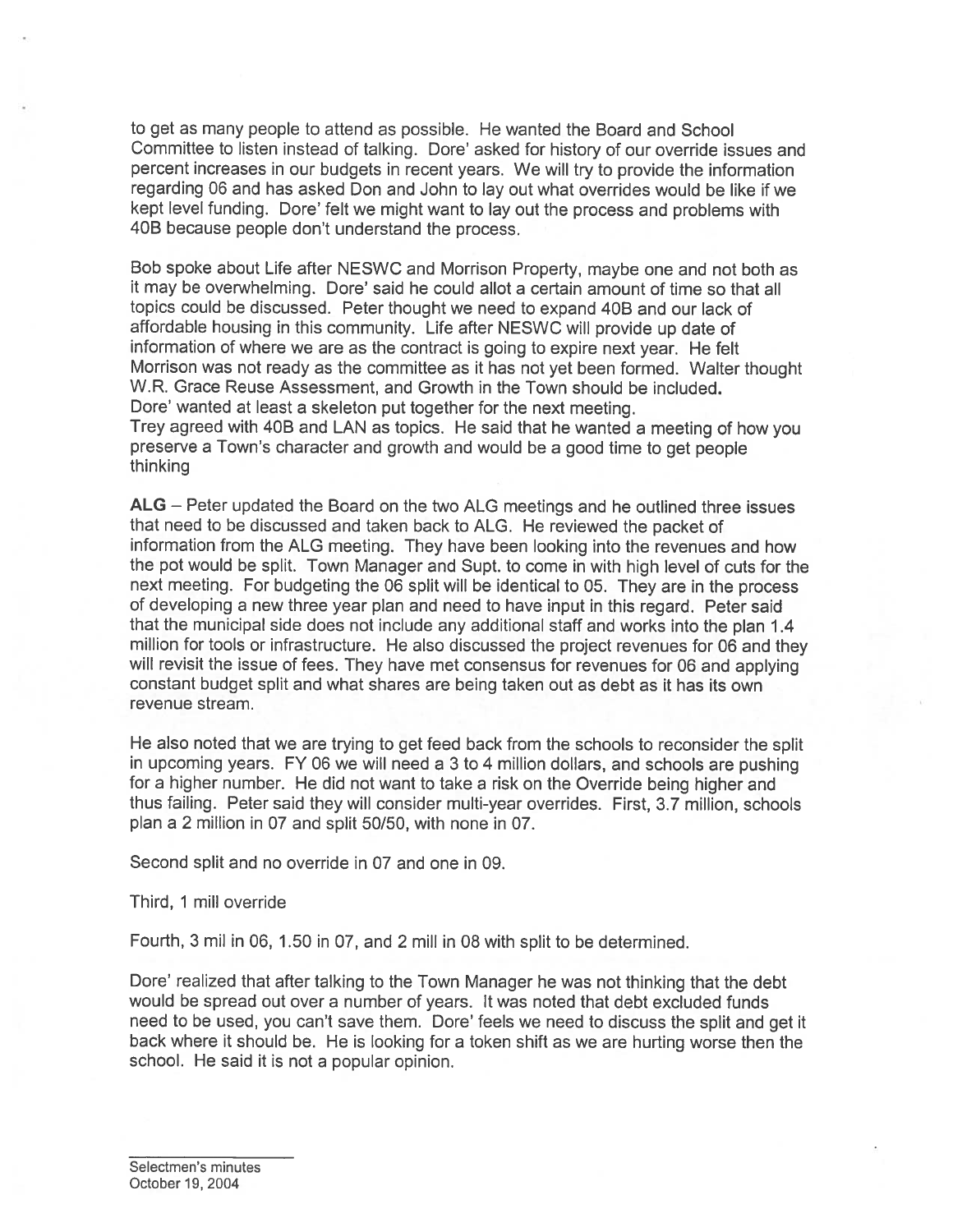COMMUTER PARKING LOT DISCUSSION — Dote' discussed the problems at the lot because of the new schedule for the express train. Dore' asked if anyone had any thoughts about the changed circumstances, adding <sup>a</sup> row, or other ideas. Walter noted that the suggestion of meter spots to park if you have <sup>a</sup> sticker on first come first serve basis. Paul Malcodi suggested <sup>a</sup> Parking garage run by <sup>a</sup> private vendor; double tracking on Central Street, as well as finding an alternate spo<sup>t</sup> with <sup>a</sup> shuttle running back and forth.

#### OTHER BUSINESS

Walter is conducting interviews for Morrison Committee, and hopes to have the appointments for action next week.

Trey spoke about the Special Town Meeting last evening regarding how Walter Foster was treated. He did not appreciate the line of questioning and derogatory and ugly attack on our character and the innuendos made about the process.

Peter noted that he agreed, and noted the many e-mails that really question the role of the Selectmen.

CITIZENS ADVISORY COMMITTEE ON SEWERS — Don updated the Board on his meeting with Doug Halley. The make-up of the committee as it currently stands is <sup>a</sup> <sup>20</sup> person range. Three BOS, one Aces Org, <sup>7</sup> citizens and <sup>2</sup> Planning Board members as well as one Water District member and business owners.

They don't have Representative from Conservation, and Trey was no longer serving, Bob is taking his place.

Dore' wanted <sup>a</sup> letter drafted to the group and person assigned noting Notice your representative has not been coming to the meetings and would appreciate you appointing someone else if they are no longer interested.

# CONSENT AGENDA

BOB JOHNSON — Moved to approve. — PETER ASHTON — Second. UNANIMOUS VOTE. HOLD SITE PLAN, TREY CANNOT VOTE HE WAS NOT THERE. TREY ABSTAINED.

## TOWN MANAGER'S REPORT

408 — Don asked the Board about the three upcoming projects. He called the Manager in Westford and go<sup>t</sup> assurance that they have looked at it but noted that they have not been responsive. Peter suggested that <sup>a</sup> meeting (joint hearing) regarding Woodlands be held. He further noted that the response times are going to be too long for emergency services.

Dore' urged <sup>a</sup> joint meeting with Westford so that all are hearing the same information at the same time. Staff was asked to write Wesiford asking for joint meeting to discuss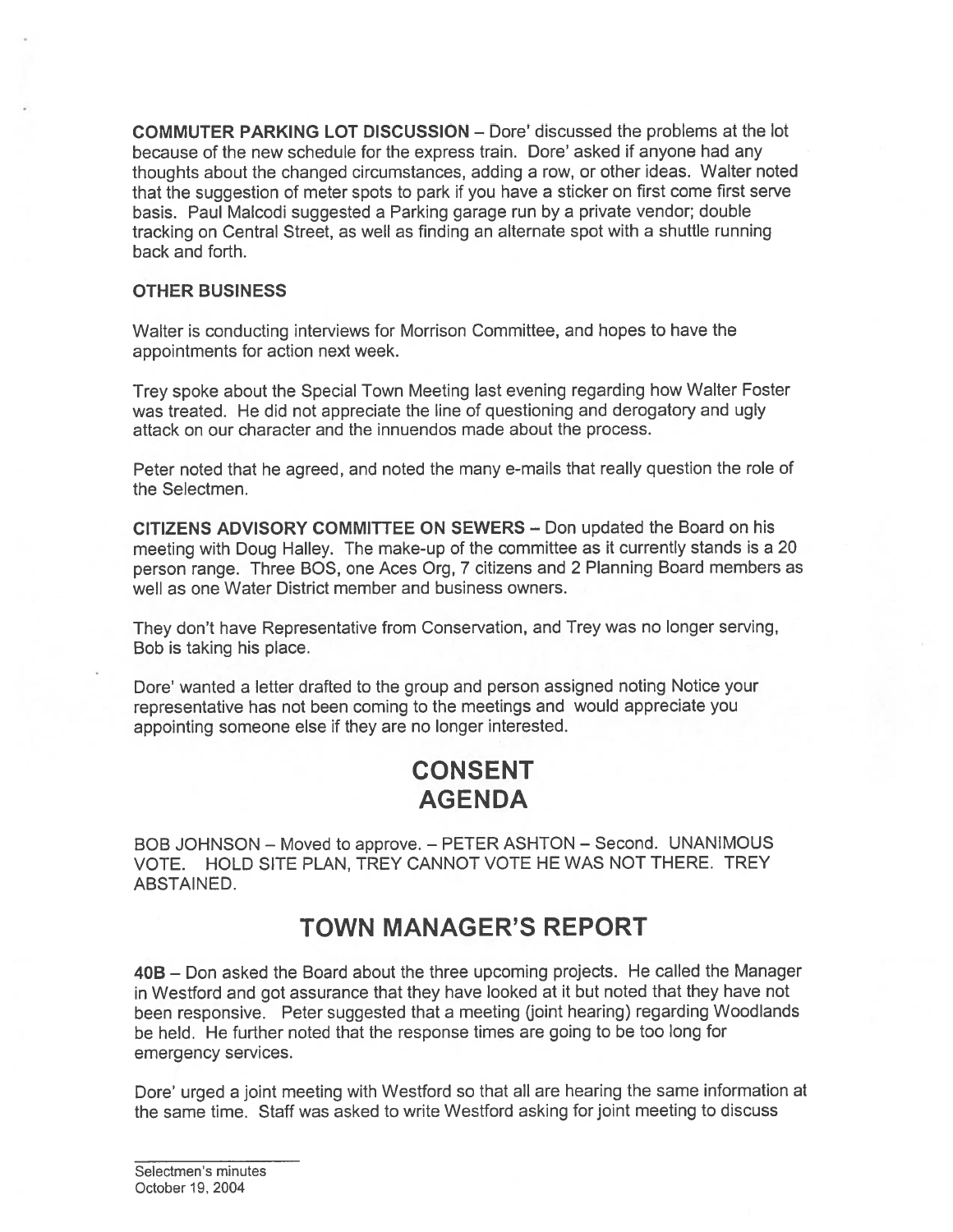finances, school numbers and public safety issues. It was noted that information from developer and inadequate.

#### EXECUTIVE SESSION

None Required

Christine Joyce Clerk recording Clement

Date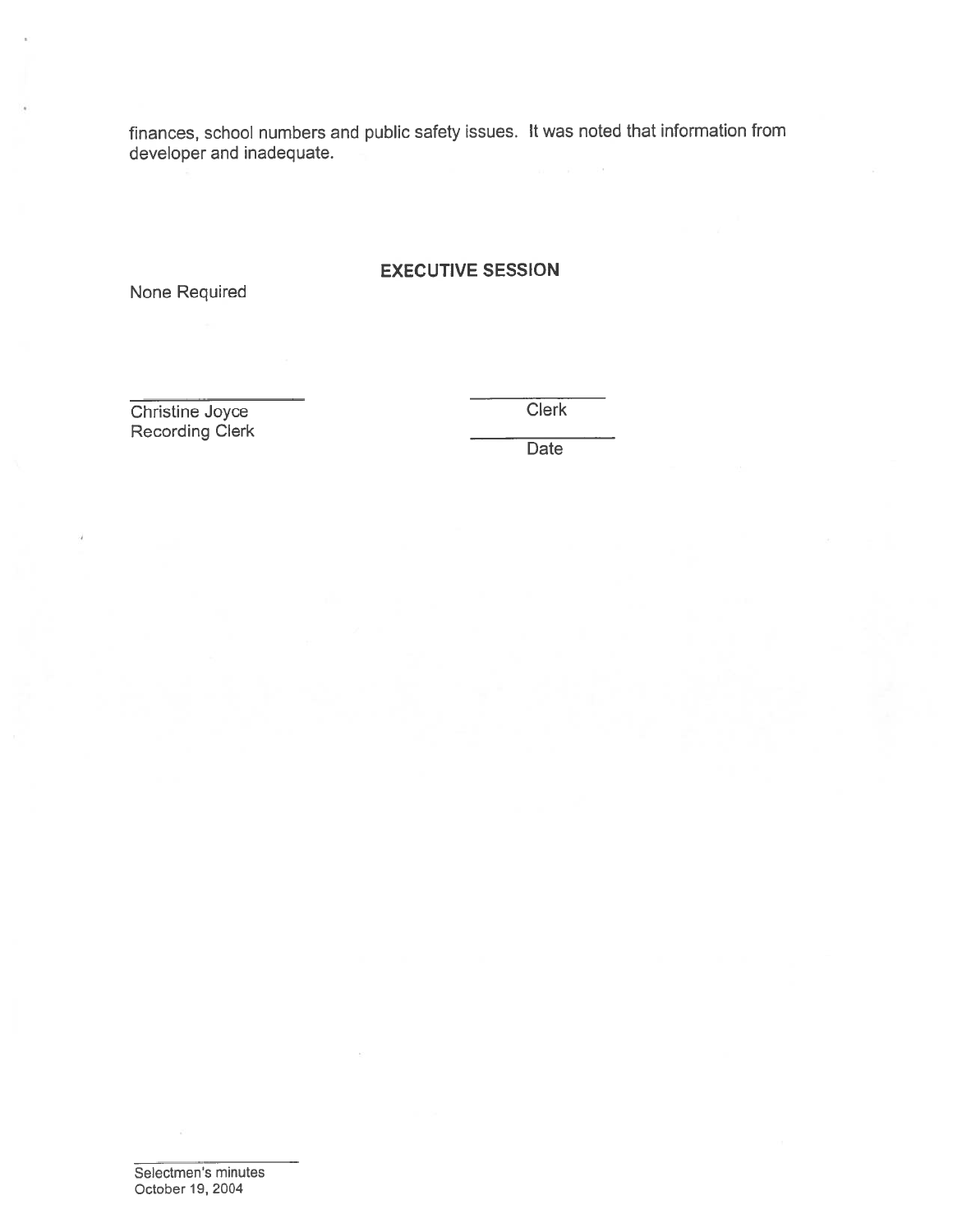October 15, 2004

TO: Board of Selectmen, Sewer Commissioners

FROM: F. Dore' Hunter, Chairman

SUBJECT: Selectmen and Sewer Commissioners' Report

## OCTOBER 19, 2004 7:00 P.M.

- I CITIZENS' CONCERNS
- II SEWER COMMISSIONERS' BUSINESS
- III PUBLIC HEARINGS & APPOINTMENTS
- 1. 7:02 SPECIAL FLAG PRESENTATION Skip Kennedy and Beth Petr will be in to presen<sup>t</sup> the flag flown over Iraq to the Board.
- 2. 7:10 ACTON CITIZENS FOR ENVIRONMENTAL SAFETY (ACES) Enclosed please find materials in the subject regard, for Board consideration.
- 3. 7:15 SITE PLAN SPECIAL PERMIT #04/03/04-397, RAIL ROAD REALTY TRUST, 19 RAIL ROAD STREET (Continued from Sept. 27, 2004.) - Enclosed please materials in the subject regard, for Board consideration.
- 4. 7:30 ENTERPRISE RENT A CAR COMPANY CLASS II CAR DEALER'S LICENSE, 20 MAIN STREET — Enclosed please find materials in the subject regard, for Board consideration.
- 5. 7:45 BRUCEFREEMANRAILTRAIL
- 6. 8:00 FIRE CHIEF CRAIG The Fire Chief will be in to seek the Board's suppor<sup>t</sup> and approval of <sup>a</sup> CPA Application per the enclosed materials.

## IV SELECTMEN'S BUSINESS

7. STATE OF THE TOWN — Enclosed please find <sup>a</sup> memo from the Chairman for Board discussion.

8. COMMUTER PARKING LOT DISCUSSION. Enclosed please find materials in the subject regard, for Board consideration.

9. OTHER BUSINESS

## V CONSENT AGENDA

10. ACCEPT MINUTES — Enclosed please find Minutes from the September 27, 2004 meeting for Board consideration.